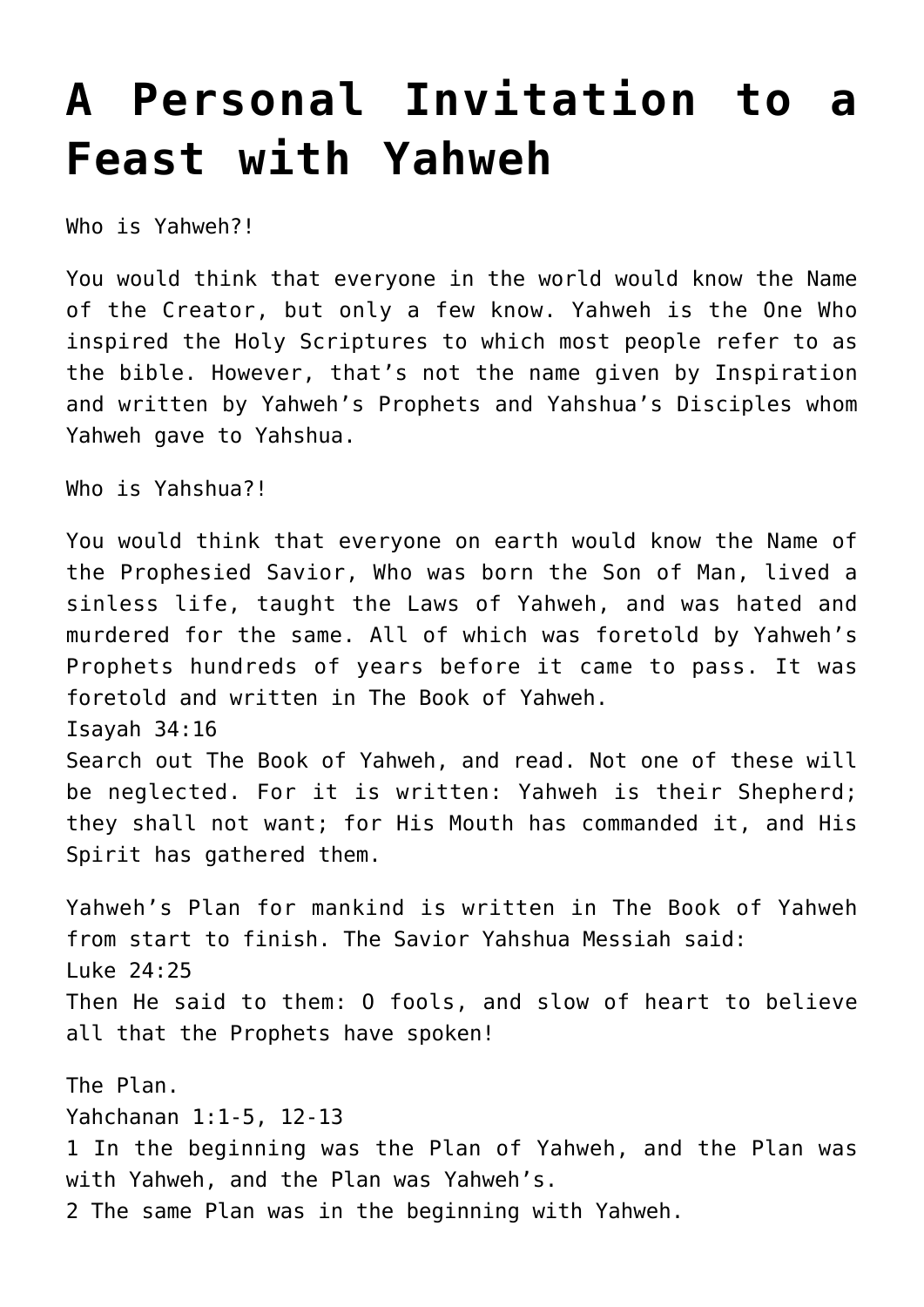3 All things were done according to it, and without it nothing was done, that was done. 4 In this Plan was Life, and that Life was the Light to mankind. 5 Now that Light shines in the darkness, but the darkness does not take hold of it. 12 But as many as received Him, to those He gave authority to become the Sons of Yahweh to those who believe the Testimony of Yahweh— 13 Who are begotten, not of blood nor of the will of the flesh, nor of the will of man, but of Yahweh. In the beginning Yahweh said: Genesis 1:26 Then Yahweh said: I will make man in My Image, according to My Likeness; they will have Authority over the fish of the sea, over the birds of the air, over the cattle, and over all the earth and over every creeping thing that creeps upon the earth. Yahweh's Future Sons and Daughters The future of Yahweh's Family will be glorious, joyful and abundant, bringing harm to no one, having love and care for all. That's Yahweh! Such things as sin will not be practiced, nor will those who fail to repent and convert in this generation be acceptable. Acts 3:19 Repent therefore, and be converted, that your sins may be blotted out; that times of refreshing may come from the Presence of Yahweh. I Corinthians 6:9-10 9 Do you not know that the unrighteous will not inherit the Kingdom of Yahweh? Do not deceive yourselves. Neither fornicators, nor God worshipers (worshipers of elohim), nor adulterers, nor men who commit sexual perversions with boys, nor men who commit sexual perversions with other men, 10 Nor thieves, nor covetous, nor drunkards, nor revilers, nor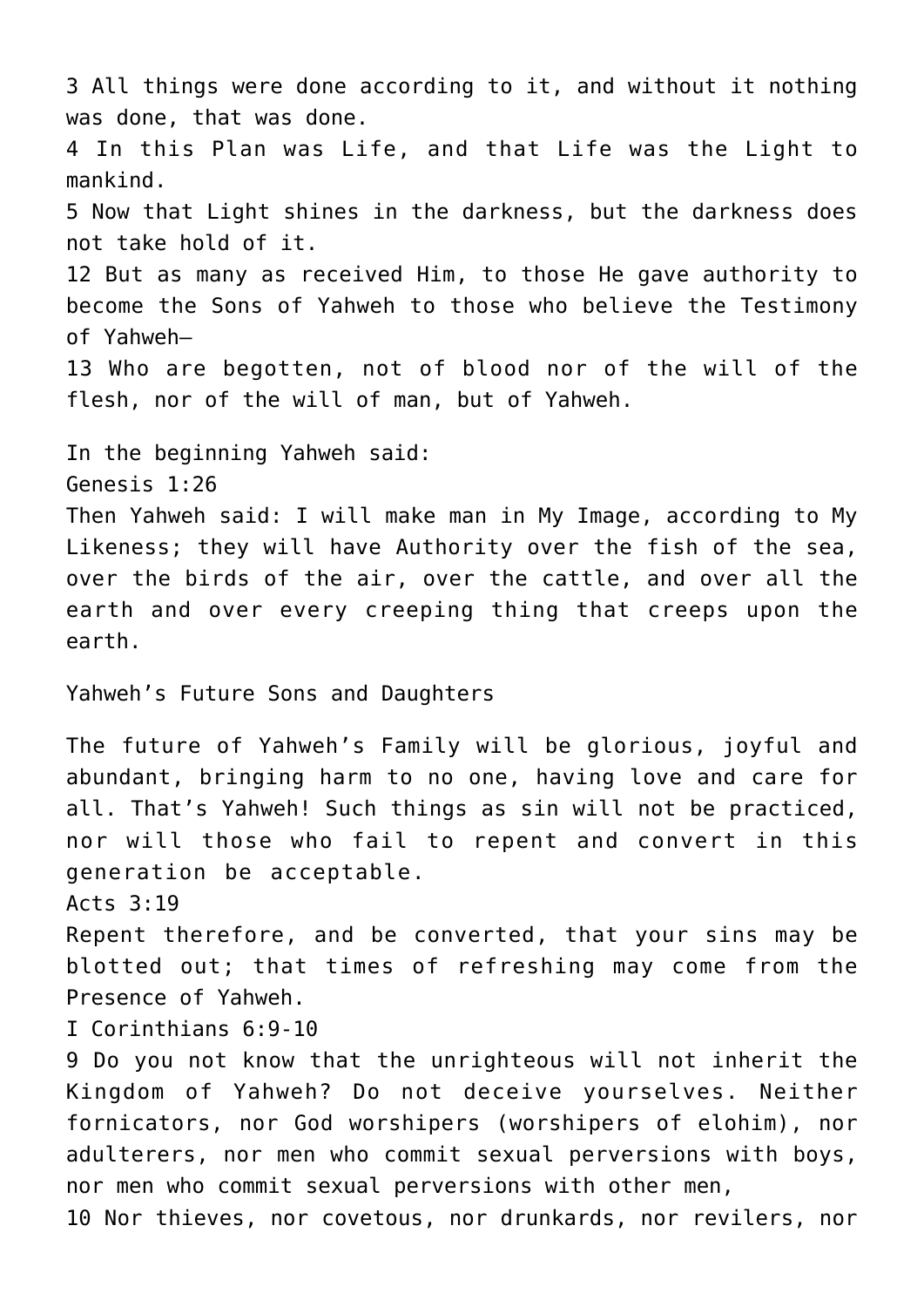extortioners, will inherit the Kingdom of Yahweh.

But to become a member of the Great and Righteous Yahweh Family, one must be proven to really desire to be Righteous like Yahweh and to practice that Righteousness.

Taking a great look at what sin and sinful activities are causing in all nations, should be enough to turn people away from those who want to practice sin and sinful living; or should I say "sinful dying". Seeing millions of children born with horrible birth defects is another reason. Millions die of STDs. Those STDs are caused by the practice of sodomy, bestiality, fornication, homosexuality and adultery. Millions more are murdered by the 4200 war-raging religions. STDs and war could be stopped by keeping Yahweh's Laws of Righteousness.

Lawful sexual relations are Eternal, much more enjoyable, and totally without disease; the practice of which is counted for Righteousness.

The Savior Yahshua Messiah shows the way to become an Eternal member of the Yahweh Family.

Mattithyah 6:33

But seek you first the Kingdom of Yahweh and His Righteousness, and all these things will be added to you. Mattithyah 7:13

Enter in through the narrow gate; for wide is the gate and broad is the way that leads to destruction, and many are those who go that way.

4200 religions are practicing the way of destruction in this prophesied generation. Mattithyah 7:14 Because straight is the gate, and narrow is the way which leads to Life, and few there are who find it.

The House of Yahweh is the only religion practicing the Way of Life in this prophesied generation. The Savior says to you in: Revelation 22:12-14 12 And behold, I come quickly, and My Reward is with Me, to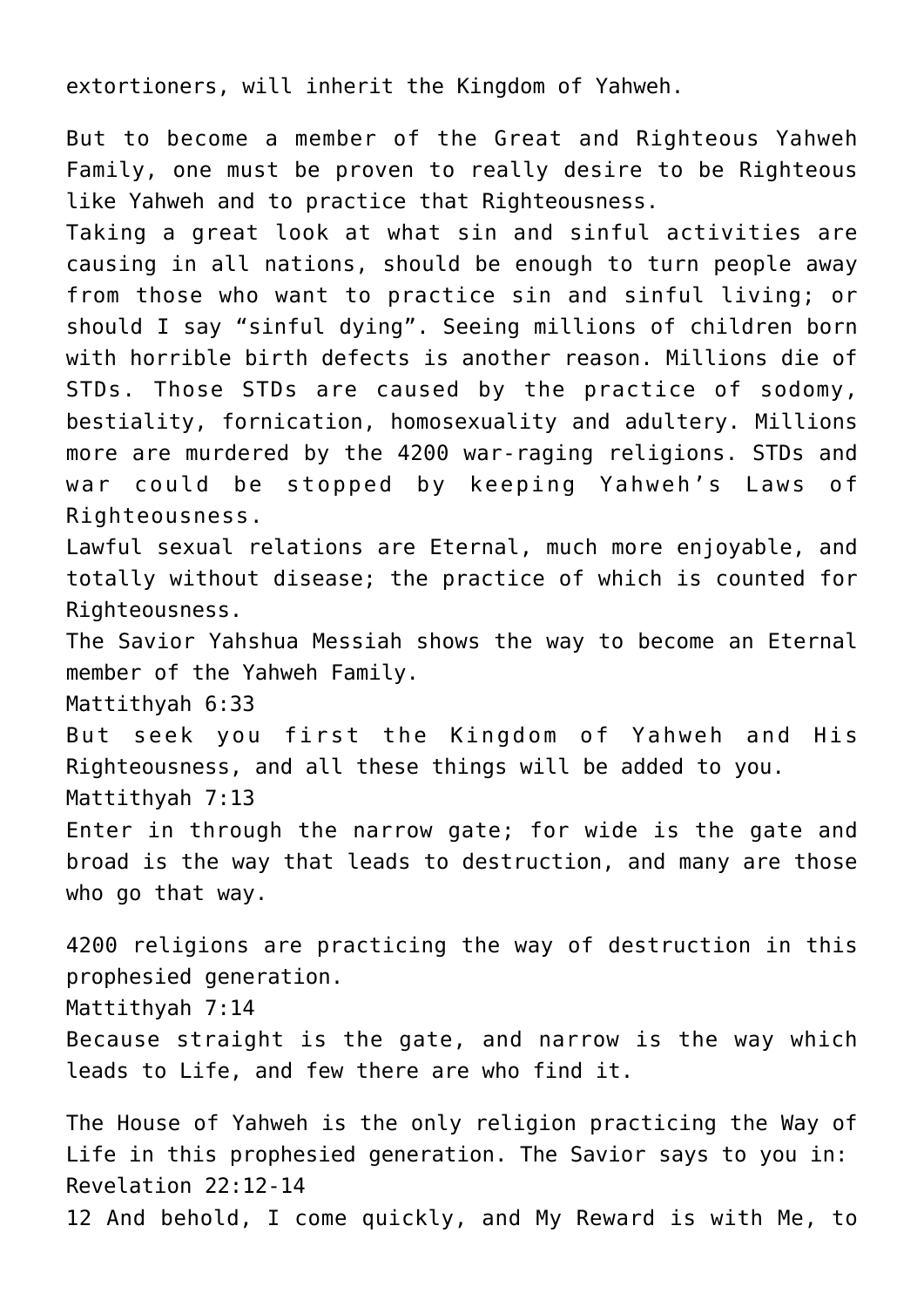give every man according as his work will be. 13 I am the First and the Last, the Beginning and the End. 14 Blessed are those who keep His Laws, that they may have right to the Tree of Life, and may enter in through the gates into the City.

The Tree of Life was cut off from mankind because mankind chose sin instead of Righteousness. Genesis 3:22 Then Yahweh said: Behold, the man has become like one who has begun to know Righteousness and evil. And now, he must not be allowed to put out his hand and also take of the Tree of Life, and eat, and live forever.

In this prophesied generation The House of Yahweh is opening the way to the Tree of Life. Micahyah 4:1-3

1 But in the Last Days it will come to pass that the mountain; promotion, of The House of Yahweh will be established in the chief of the nations. It will be raised above all congregations; and all peoples will eventually flow to it.

2 And many people will go and say; Come, and let us go up to the mountain; uplifting, of Yahweh, and to the House of the Father of Yaaqob, and He will teach us of His Ways, and we will walk in His Paths. Because the Laws will depart from Zion, and the Word of Yahweh from Yerusalem.

3 And He will judge between many people, and rebuke strong nations afar off; and they will beat their swords into plowshares, and their spears into pruninghooks. Nation will not lift up sword against nation, nor will they learn war anymore.

In the world, in this generation, there are 4200 religions and not one of them practices the Righteousness of Yahweh. The Apostles of Yahshua showed the True Character of Yahweh and themselves as they taught Yahweh's Way, shown in: II Yahchanan 1:6 And this is love: That we walk after His Laws. Those are the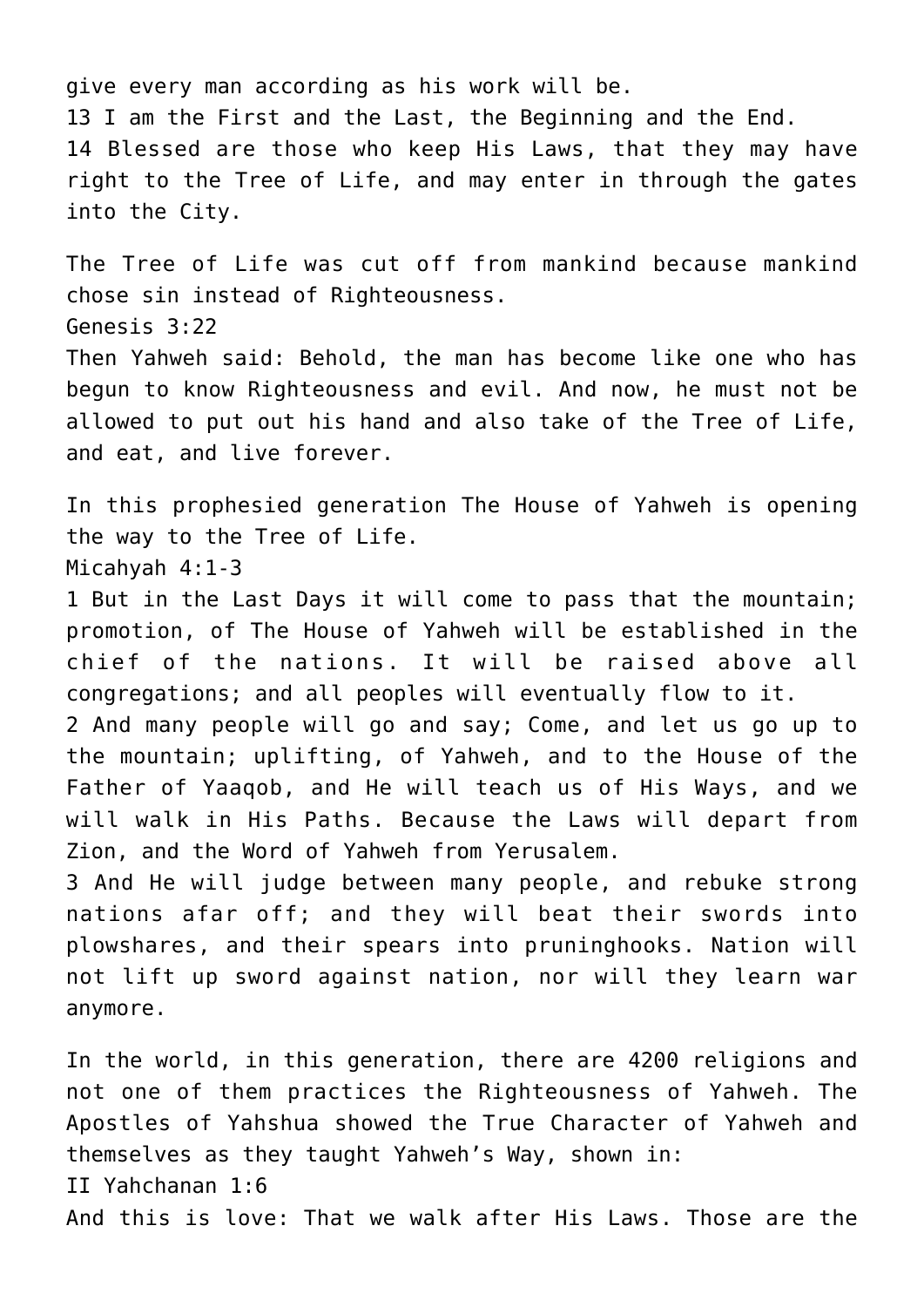Laws, that, as you have heard from the beginning, you should walk in them.

In this present, prophesied generation, love is being destroyed by 4200 evil religions. Mattithyah 24:11-12 11 And many false prophets will rise, and will deceive the many. 12 And because iniquity will abound, the love of the many will grow cold.

Yahweh's Laws teach love for others. But The Book of Yahweh and the House of Yahweh were allowed to be taken away from mankind for over 1500 years to prove that without Yahweh's Righteousness being taught, sin and destruction would increase. Sin and destruction have increased. Every person on earth is sick and dying but even in that state, they are still filled with rage and warring. Soon there will be nuclear war. For details read our free booklet, Nuclear War, Is it Really Coming? or our book Birth of the Nuclear Baby. Go to yahweh.com or call 325-893-5899 for details.

Notice what the Savior Yahshua Messiah said in:

Mattithyah 24:7, 11-12, 21-22, 29, 33-34

7 For nation will rise against nation, and kingdom against kingdom, and there will be famines, and pestilences; disease epidemics, and earthquakes; environmental disasters, in place after place:

11 And many false prophets will rise, and will deceive the many.

12 And because iniquity will abound, the love of the many will grow cold.

21 For then will be Great Tribulation, such as has not come to pass since the beginning of the world to this time—no, nor ever will be.

22 And unless those days were shortened, there would no flesh be saved; but for the Elect's sake, those days will be shortened.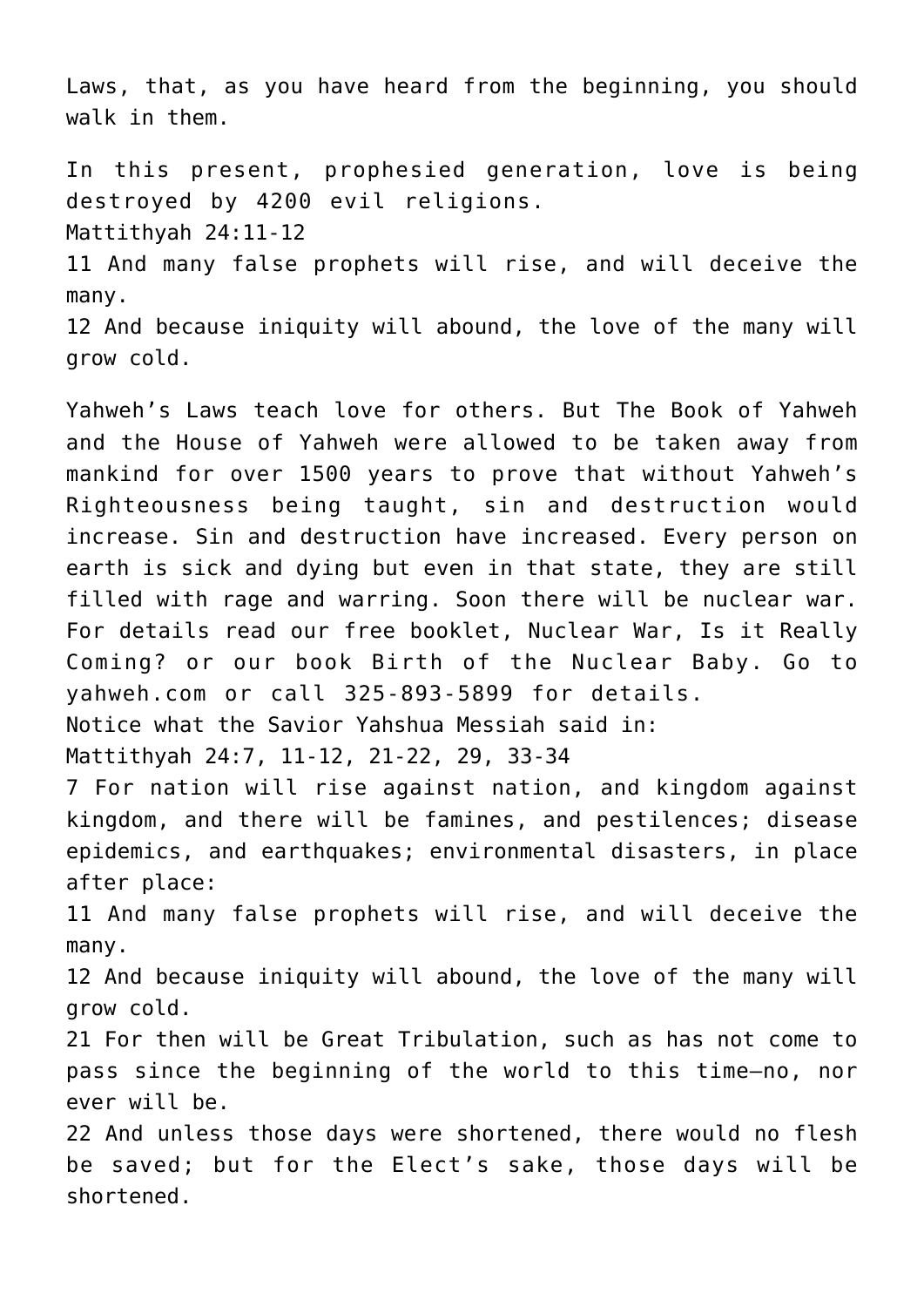29 Immediately, but after the Great Tribulation of those days will the sun be darkened, and the moon will not give her light, and the stars will fall from heaven, and the powers of the heavens will be shaken. 33 In the same way, when you see all these things, know that His coming and The End of the Ages are near, at the very door. 34 Truly I say to you: That generation will not pass away, until all these things are fulfilled. Learning to Rejoice Will Get You Life Yes, Yahweh's Way is the Way of Rejoicing! Mattithyah 6:33 But seek you first the Kingdom of Yahweh and His Righteousness, and all these things will be added to you. Deuteronomy 12:5, 7 5 But you are to seek the Habitation of your Father; The House of Yahweh—the place which Yahweh your Father shall choose out of all your tribes to establish His Name—and there you must go. 7 There, in front of Yahweh your Father, you and your families shall eat, and you shall rejoice in all that you have put your hand to do, because Yahweh your Father has blessed you. Understand what Yahweh shows you in those two verses. It's your move. You must seek in Yahweh's Prophecies: Amosyah 3:7 Most assuredly Father Yahweh will have no work, other than the Work that He has prophesied in advance by His Servants the Prophets. Compare for these Last Days: Isayah 2:1-4 1 The word that Isayah son of Amoz saw concerning Yahdah and Yerusalem. 2 It will come to pass in the Last Days, that the mountain; promotion, of The House of Yahweh will be established in the chief of the nations, and will be raised above all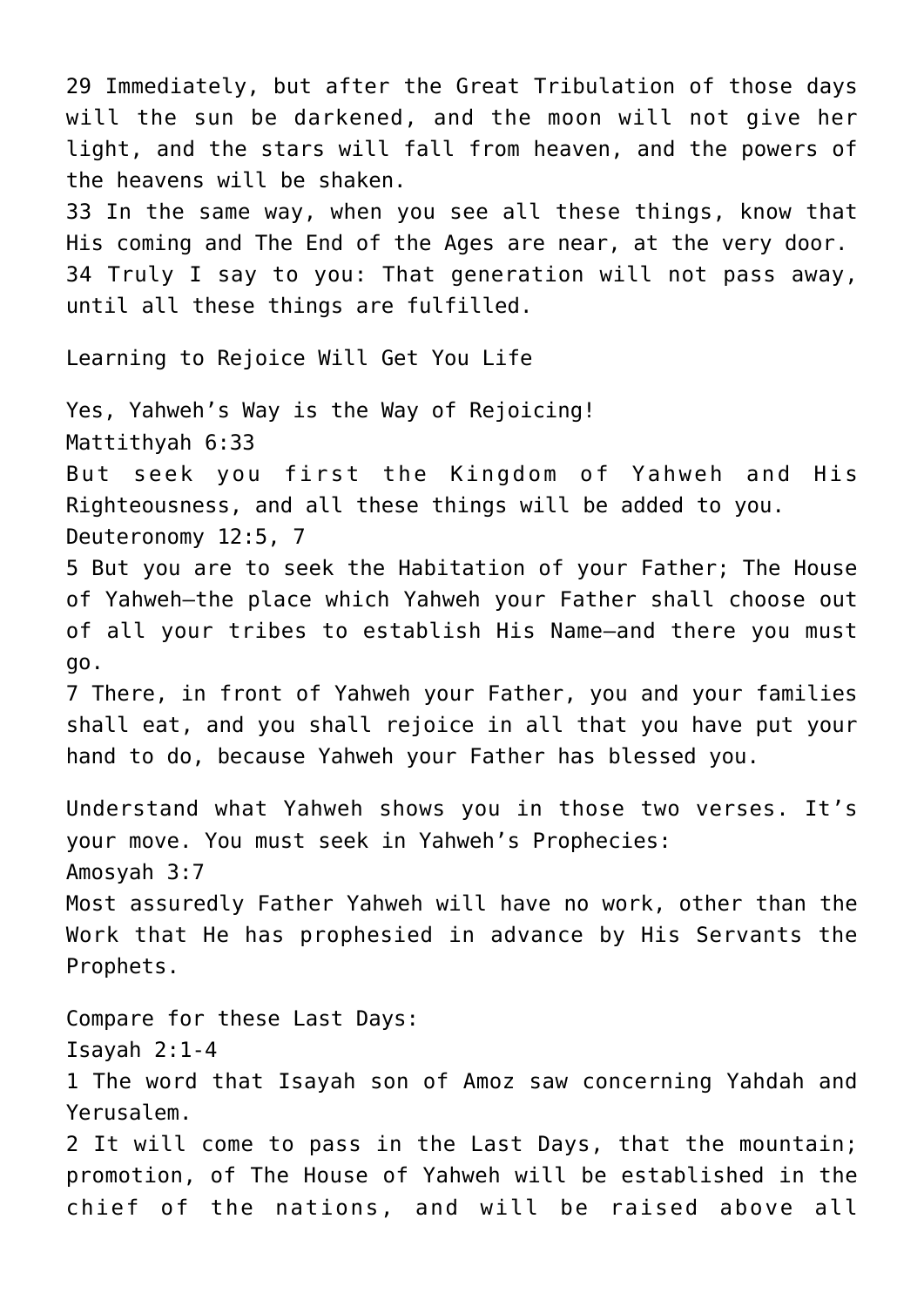congregations; and all nations will eventually flow to it. 3 And many people will go and say; Come, and let us go up to the mountain of Yahweh, to the House of the Father of Yaaqob, and He will teach us of His Ways, and we will walk in His Paths. For the Laws will depart from Zion, and the Word of Yahweh will depart from Yerusalem.

4 He will judge among the nations, and will rebuke many people; they will beat their swords into plowshares, and their spears into pruninghooks; nation will not lift up sword against nation, neither will they learn war anymore.

Did you see that Yahweh's Way, that's being rejected by 4200 religions in this generation, would stop all wars? Read also: Micahyah 4:1-3

1 But in the Last Days it will come to pass that the mountain; promotion, of The House of Yahweh will be established in the chief of the nations. It will be raised above all congregations; and all peoples will eventually flow to it.

2 And many people will go and say; Come, and let us go up to the mountain; uplifting, of Yahweh, and to the House of the Father of Yaaqob, and He will teach us of His Ways, and we will walk in His Paths. Because the Laws will depart from Zion, and the Word of Yahweh from Yerusalem.

3 And He will judge between many people, and rebuke strong nations afar off; and they will beat their swords into plowshares, and their spears into pruninghooks. Nation will not lift up sword against nation, nor will they learn war anymore.

Seek it and find The House of Yahweh in Prophecy, and there you must go. Read again: Mattithyah 6:33 But seek you first the Kingdom of Yahweh and His Righteousness, and all these things will be added to you. Deuteronomy 12:5, 7 5 But you are to seek the Habitation of your Father; The House

of Yahweh—the place which Yahweh your Father shall choose out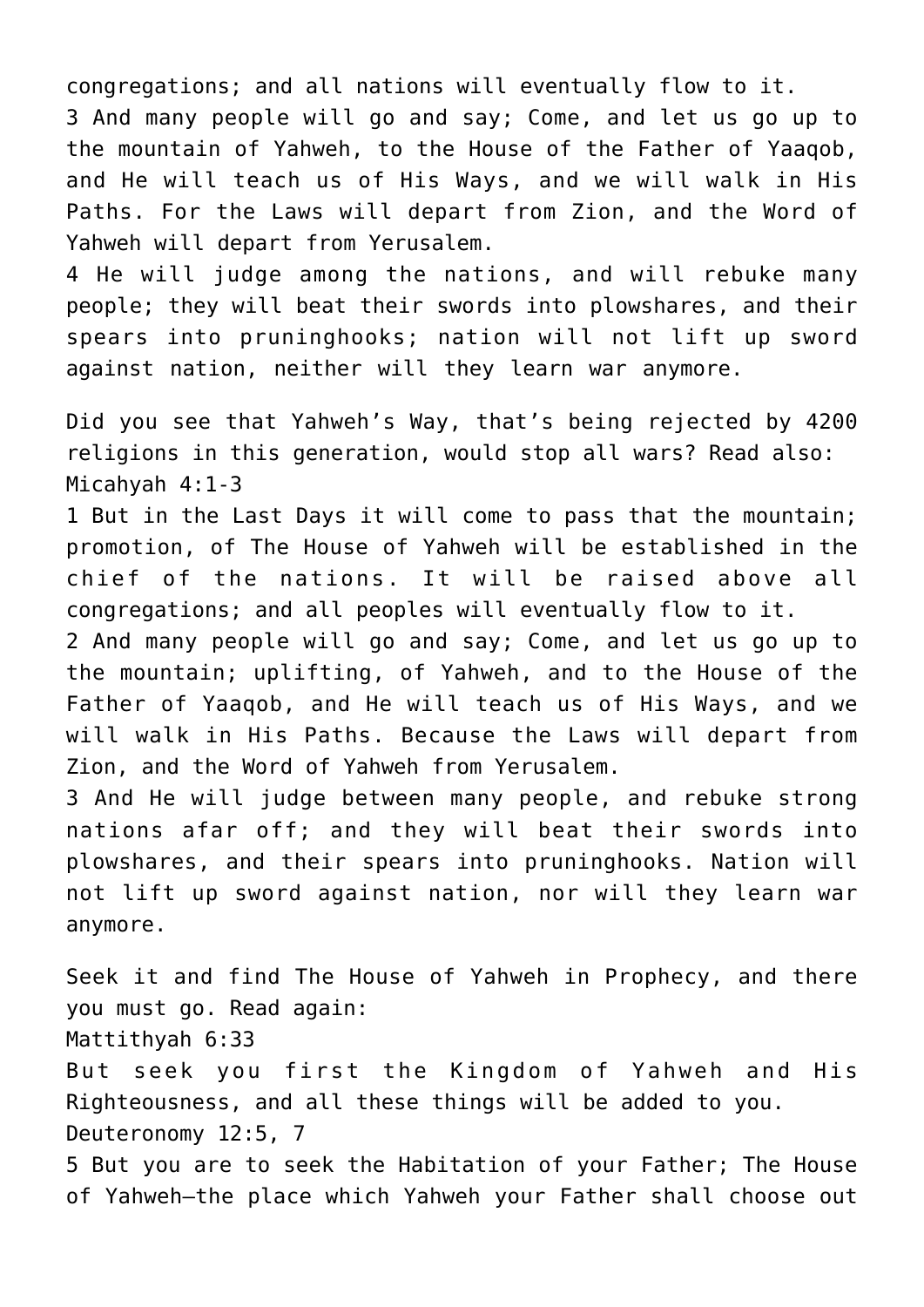of all your tribes to establish His Name—and there you must go.

7 There, in front of Yahweh your Father, you and your families shall eat, and you shall rejoice in all that you have put your hand to do, because Yahweh your Father has blessed you.

Now see:

Deuteronomy 16:14-16

14 And you shall rejoice at your Feast—you and your wife (wives), your son, your daughter, your manservant, your maidservant, the Levite, the stranger, and the fatherless, and the widows in your cities—

15 Seven days you must keep a joyous Feast to Yahweh your Father at the place He will choose, for Yahweh your Father will bless you in all your income, and in all the work of your hands, so you will surely have joy.

16 Three times a year all your males shall appear in front of Yahweh your Father at the place He will choose—at the Feast of Unleavened Bread, at the Feast of Weeks, and at the Feast of Tabernacles—and they must not appear in front of Yahweh empty handed;

Revelation 22:12-16

12 And behold, I come quickly, and My Reward is with Me, to give every man according as his work will be.

13 I am the First and the Last, the Beginning and the End.

14 Blessed are those who keep His Laws, that they may have right to the Tree of Life, and may enter in through the gates into the City.

15 For outside are dogs, and sorcerers, and whoremongers, and murderers, and worshipers of Gods (elohim) and everyone who professes to love, yet practices breaking the Laws.

16 I, Yahshua, have sent My Messenger to testify to you these things in the congregations of The House of Yahweh. I am the Root and the Offspring of David, and the Bright and Morning Star.

Yahweh limited the years of mankind and therefore limited the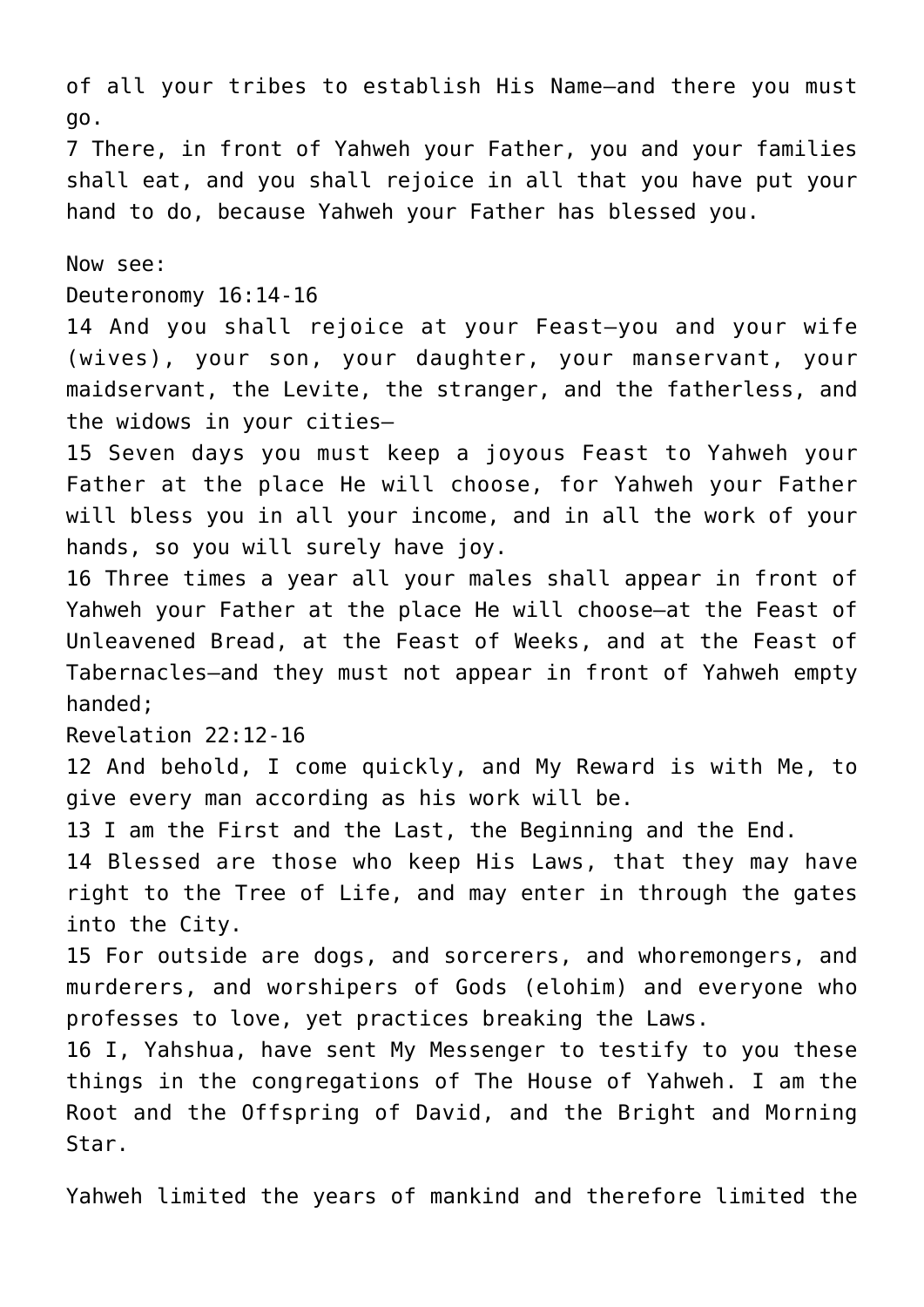time of testing, because everyone who enters the Kingdom of Yahweh, Eternally, would have proven that they would practice Righteousness.

I Yahchanan 3:4, 7-8, 10

4 Whoever commits sin, transgresses also the Laws; for sin is the transgression of the Laws.

7 Little children, let no man deceive you; he who practices Righteousness is Righteous, just as He is Righteous.

8 He who commits sin is of the devil, for the devil has sinned from the beginning. For this purpose the Son of Yahweh was manifested; that He might destroy the works of the devil.

10 In this the Children of Yahweh and the children of the devil are manifest. Whoever does not practice Righteousness is not of Yahweh, and he does not love his neighbor!

Testing?

Testing for Righteousness is the whole purpose for the creation of mankind. Mankind is given a time period to live and choose either Righteousness or evil. In that given time period, we see:

Genesis 1:26

Then Yahweh said: I will make man in My Image, according to My Likeness; they will have Authority over the fish of the sea, over the birds of the air, over the cattle, and over all the earth and over every creeping thing that creeps upon the earth.

The number one test for mankind is Yahweh's Sabbaths; yet, they are the start of rejoicing with Yahweh. If you have attended Christian services, you have been told that all Writings of Yahweh's Prophets are done away with and instead you have the so-called "New Testament" to guide you. That teaching has made fools out of trillions of people down through the centuriess. In the so-called "New Testament", which is most properly named Book Two of The Book of Yahweh, you find the following statements that Christianity hopes you never read. The Savior is speaking in: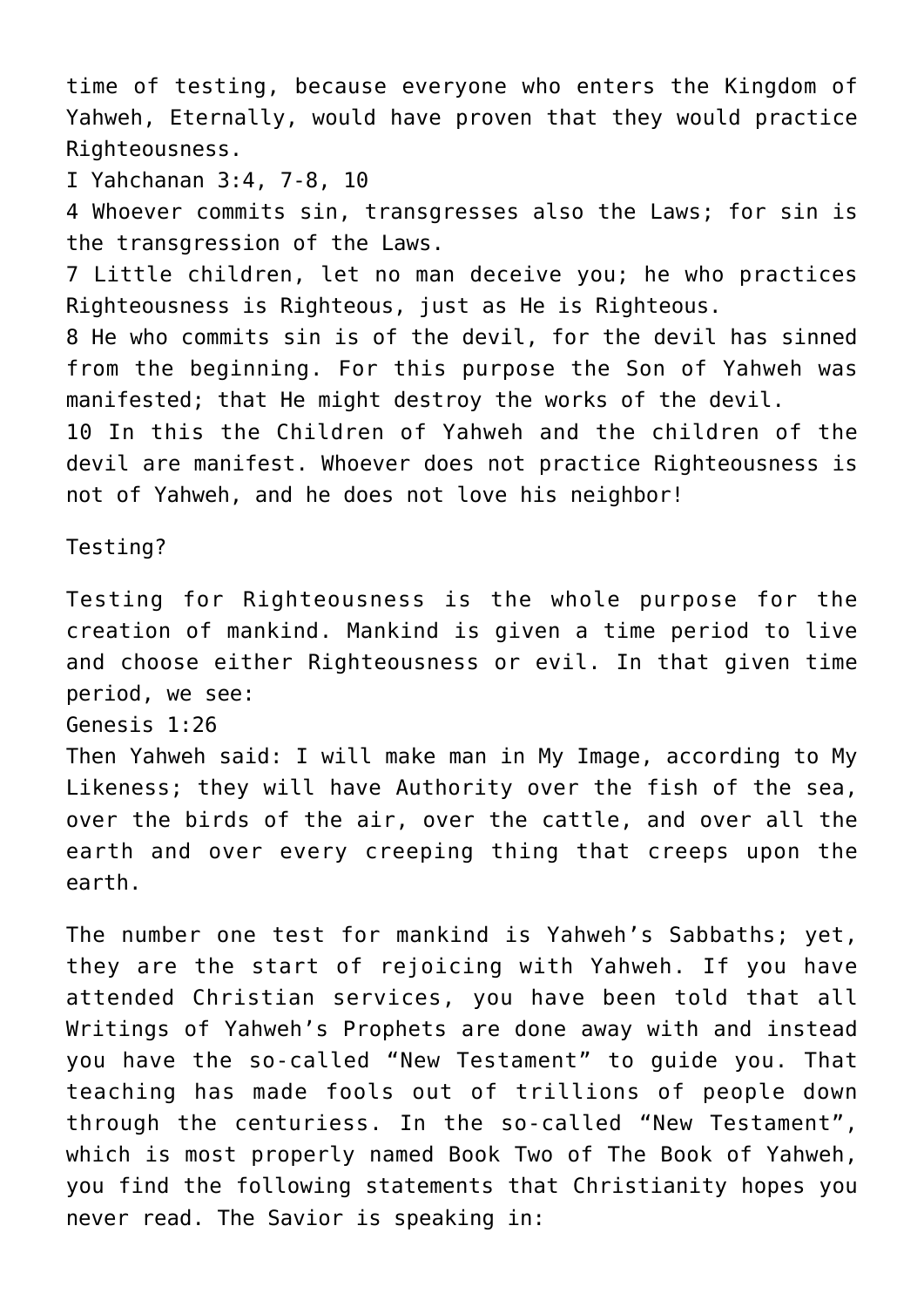Luke 24:25 Then He said to them: O fools, and slow of heart to believe all that the Prophets have spoken! Mattithyah 5:17 Do not even think that I have come to destroy the Laws or the Prophets; I have not come to destroy them, but to establish them. Christianity rejects the Savior's Words and continues to lie. Yes, lie! They lie to cover the truth about what the Savior taught and what His twelve Disciples taught. I Yahchanan 2:4 He who says: I know Him, but does not keep His Laws, is a liar, and the Truth is not in him. The Savior said: Mattithyah 19:16-17 16 And behold, one came to Him, and said; Teacher, what Righteous thing may I do, so that I may have Eternal Life? 17 But He said to him: Why do you question Me about Righteousness? There is only One Who is the Standard of Perfection, and He is Yahweh; so if you would enter into Life, keep the Laws of Yahweh. Yahshua tells you in no uncertain terms how to enter Life Eternal in Mattithyah 19 and again in: Revelation 22:12-14 12 And behold, I come quickly, and My Reward is with Me, to give every man according as his work will be. 13 I am the First and the Last, the Beginning and the End. 14 Blessed are those who keep His Laws, that they may have right to the Tree of Life, and may enter in through the gates into the City. Yahshua said there would be many, many, many deceivers and deceived. Read it for yourself in your own bible. Mattithyah 7:12-14

12 Therefore, all things you want men to do to you, do the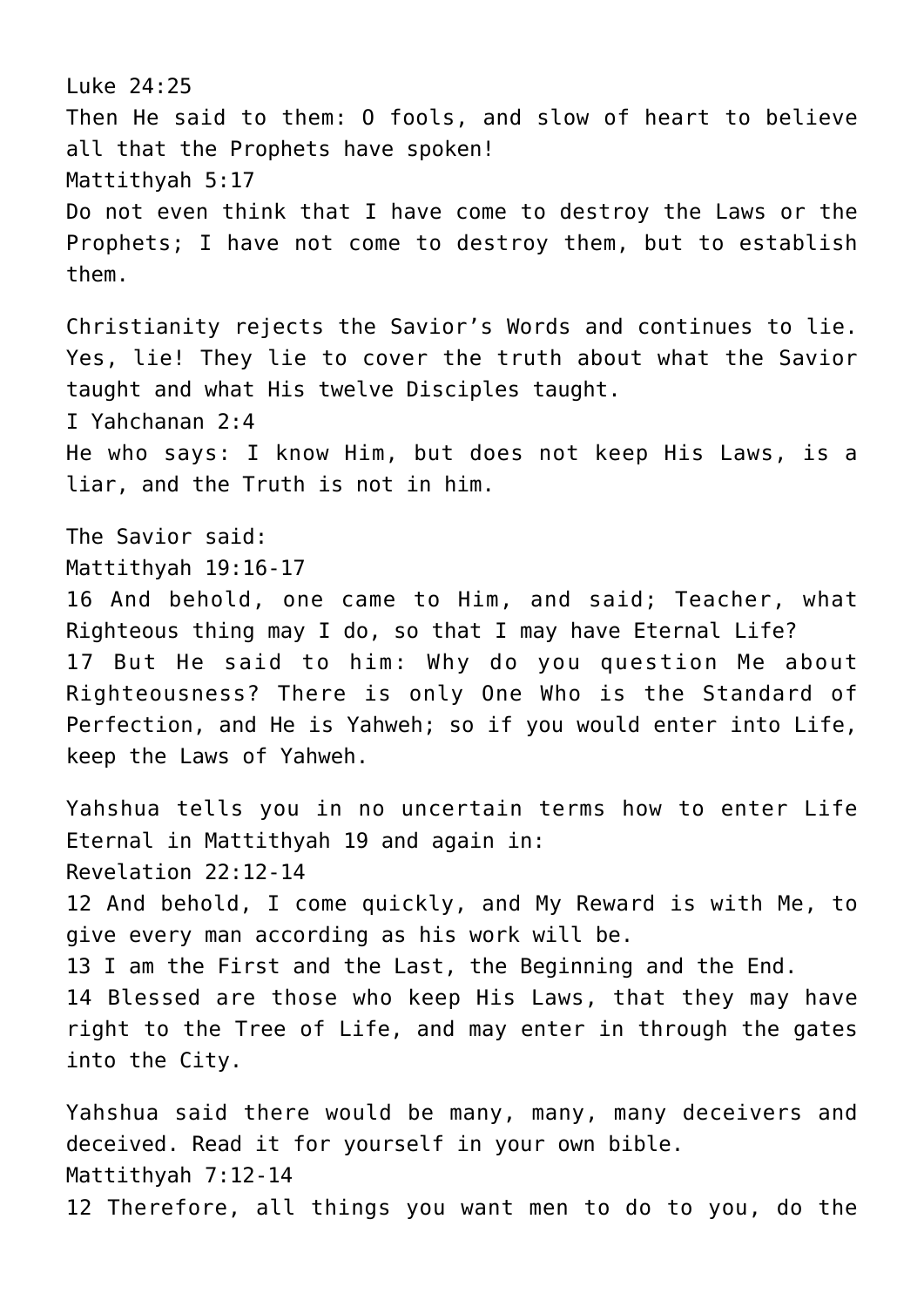same to them, for this is the teaching of the Laws and the Prophets. 13 Enter in through the narrow gate; for wide is the gate and broad is the way that leads to destruction, and many are those who go that way. 14 Because straight is the gate, and narrow is the way which leads to Life, and few there are who find it. The only way it can be found is shown in: Mattithyah 6:33 But seek you first the Kingdom of Yahweh and His Righteousness, and all these things will be added to you. And: Deuteronomy 12:5, 7 5 But you are to seek the Habitation of your Father; The House of Yahweh—the place which Yahweh your Father shall choose out of all your tribes to establish His Name—and there you must go. 7 There, in front of Yahweh your Father, you and your families shall eat, and you shall rejoice in all that you have put your hand to do, because Yahweh your Father has blessed you. Back to: Mattithyah 7:15-17 15 Beware of false prophets who come to you in sheep's clothing, but inwardly they are ravening wolves. 16 You will know them by their fruits. Do men gather grapes from thorns, or figs from thistles? 17 Likewise, every Righteous tree brings forth Righteous fruit; but a tree of evil brings forth fruit of iniquity. Iniquity means doing away with Yahweh's Laws of Righteousness. Mattithyah 7:18-23 18 A Righteous tree cannot bring forth fruit of iniquity, nor can a tree of evil bring forth fruits of Righteousness. 19 Every tree which does not bring forth Righteous fruit is cut down, and cast into the fire.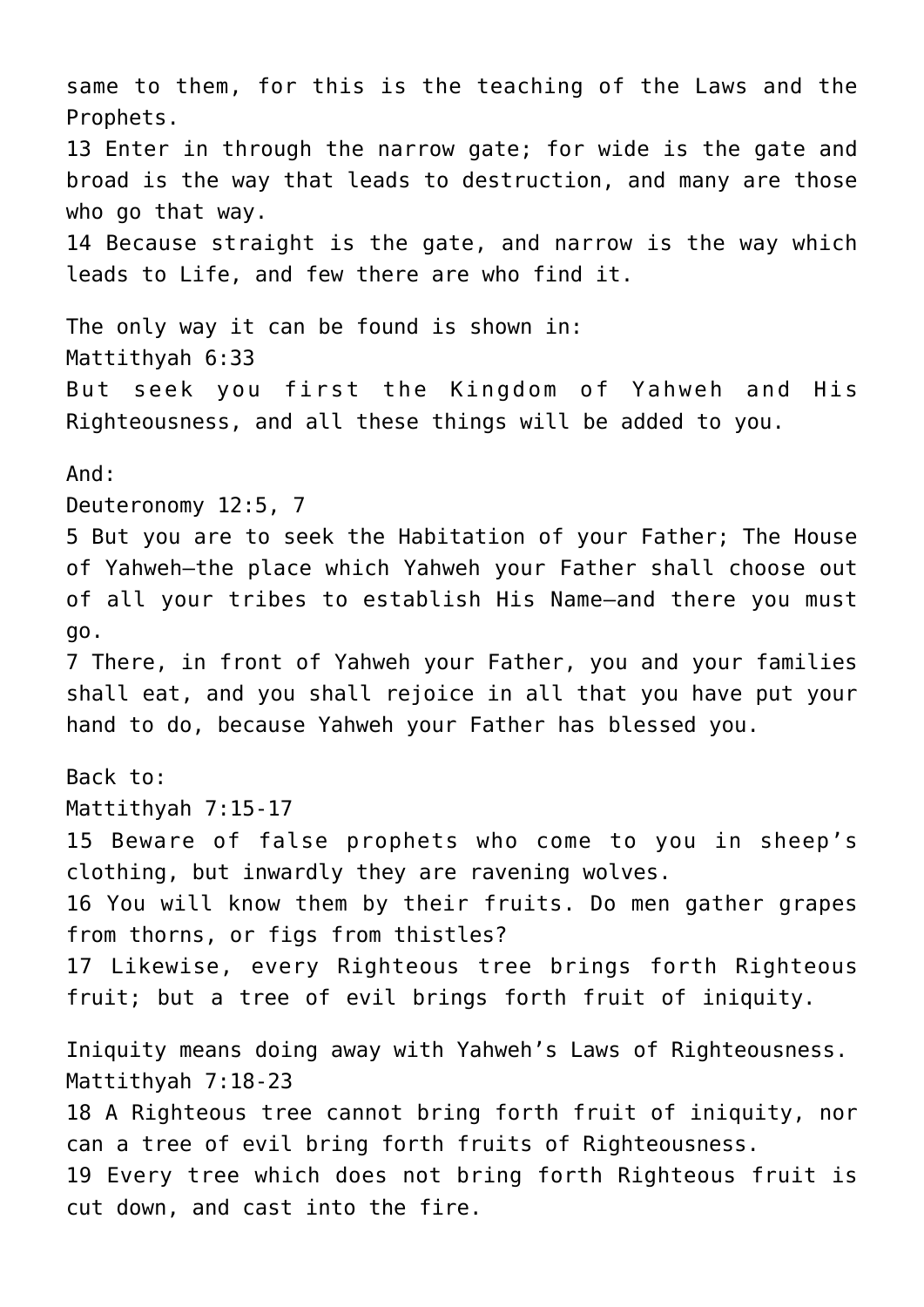20 Therefore, by their fruits you will know them.

21 Not everyone who says to Me; Teacher! Teacher! will enter into the Kingdom of Yahweh, but only he who does the will of My Father Who is in heaven.

22 Many will say to Me in that day; Teacher! Teacher! Have we not prophesied in Your Name, and cast out demons in Your Name, and in Your Name performed many wonderful works?

23 But then I will declare to them; I never knew you. Get away from Me, you who practice iniquity.

Yahshua showed you the way to Life Eternal. Any religion that tells you otherwise is telling you to go to hell. Read it. Revelation 20:11-15

11 And I saw a Great White Throne, and Him Who sat on it, from Whose Face the powers of the earth and the powers of the heavens, including the Gods (elohim), were driven away; for the verdict was reached that there is no place for them.

12 And I saw the dead, small and great, standing before Yahweh. And the books were opened; and another book was opened, which is The Book of Life. And the dead were judged out of those things which were written in the books, according to their works.

13 And the sea gave up the dead which were in it; and death and sheol; the grave, delivered up the dead which were in them. And they were judged, every man, according to his works. 14 And death and sheol were cast into the lake of fire. This is the second death.

15 And whoever was not found written in The Book of Life was cast into the lake of fire.

So who will be found written in The Book of Life? Revelation 22:14 Blessed are those who keep His Laws, that they may have right to the Tree of Life, and may enter in through the gates into

the City.

If you want Life, obedience to the written, Inspired Words of the One and Only Savior is the only way. It all starts with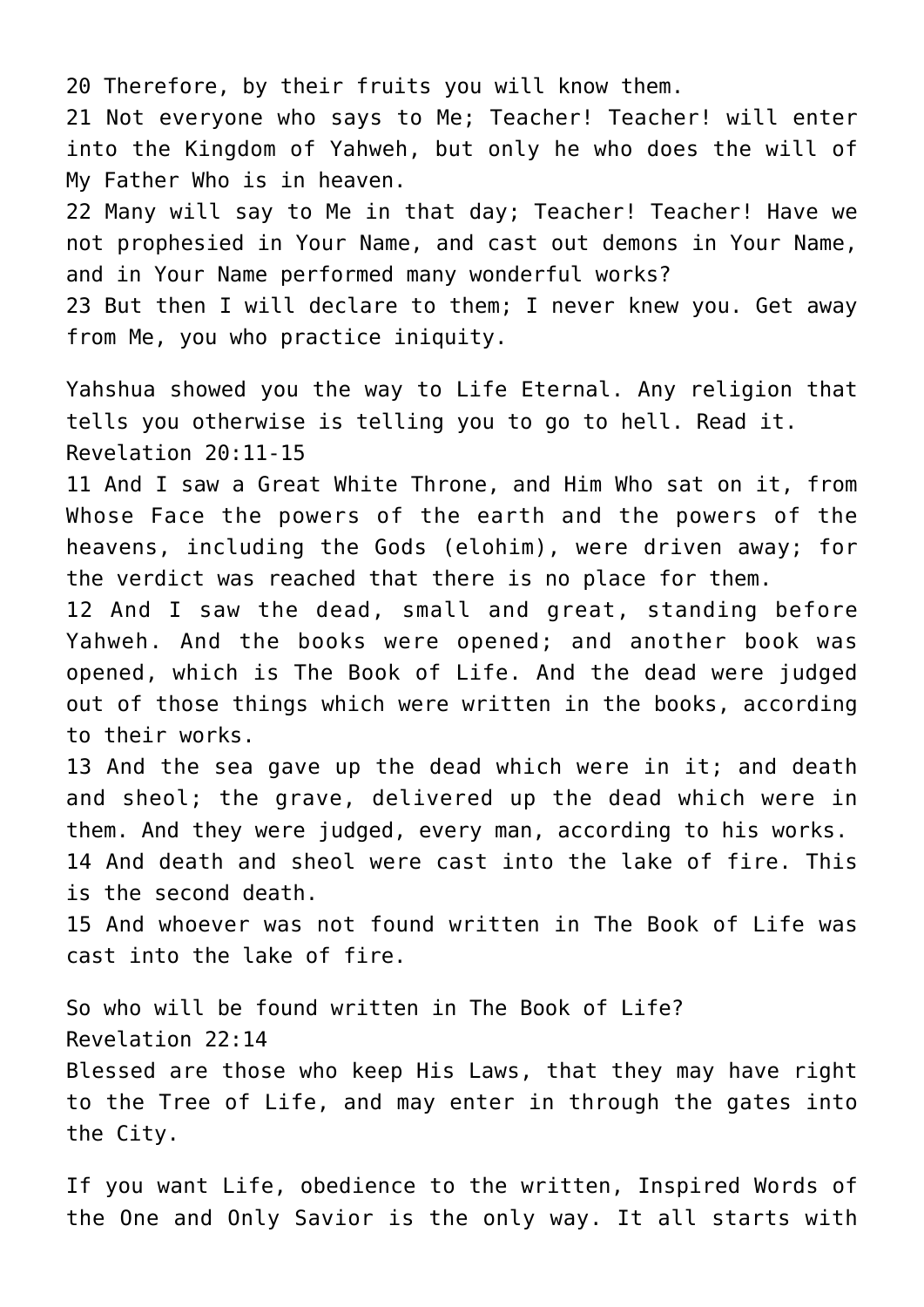keeping your Sabbath Appointments with Yahweh at His House. He shows in Prophecy where He has chosen to place His Name. Micahyah 4:1-3

1 But in the Last Days it will come to pass that the mountain; promotion, of The House of Yahweh will be established in the chief of the nations. It will be raised above all congregations; and all peoples will eventually flow to it.

2 And many people will go and say; Come, and let us go up to the mountain; uplifting, of Yahweh, and to the House of the Father of Yaaqob, and He will teach us of His Ways, and we will walk in His Paths. Because the Laws will depart from Zion, and the Word of Yahweh from Yerusalem.

3 And He will judge between many people, and rebuke strong nations afar off; and they will beat their swords into plowshares, and their spears into pruninghooks. Nation will not lift up sword against nation, nor will they learn war anymore.

Mattithyah 6:33

But seek you first the Kingdom of Yahweh and His Righteousness, and all these things will be added to you. Deuteronomy 12:5

But you are to seek the Habitation of your Father; The House of Yahweh—the place which Yahweh your Father shall choose out of all your tribes to establish His Name—and there you must go.

For reservations call, write or email us, or just come. Isayah 58:13-14

13 If you turn away your foot from breaking the Sabbath: from doing your pleasure; your own business, your own pleasure, on My Holy Day, and call the Sabbath a delight; the Holy Day of Yahweh honorable, and will honor Him by not doing your own ways, nor finding your own pleasure, nor engaging in idle conversation:

14 Then you will find your joy in Yahweh; and I will cause you to ride on the high places of the earth, and feed you with the heritage of Yaaqob your father—for the mouth of Yahweh has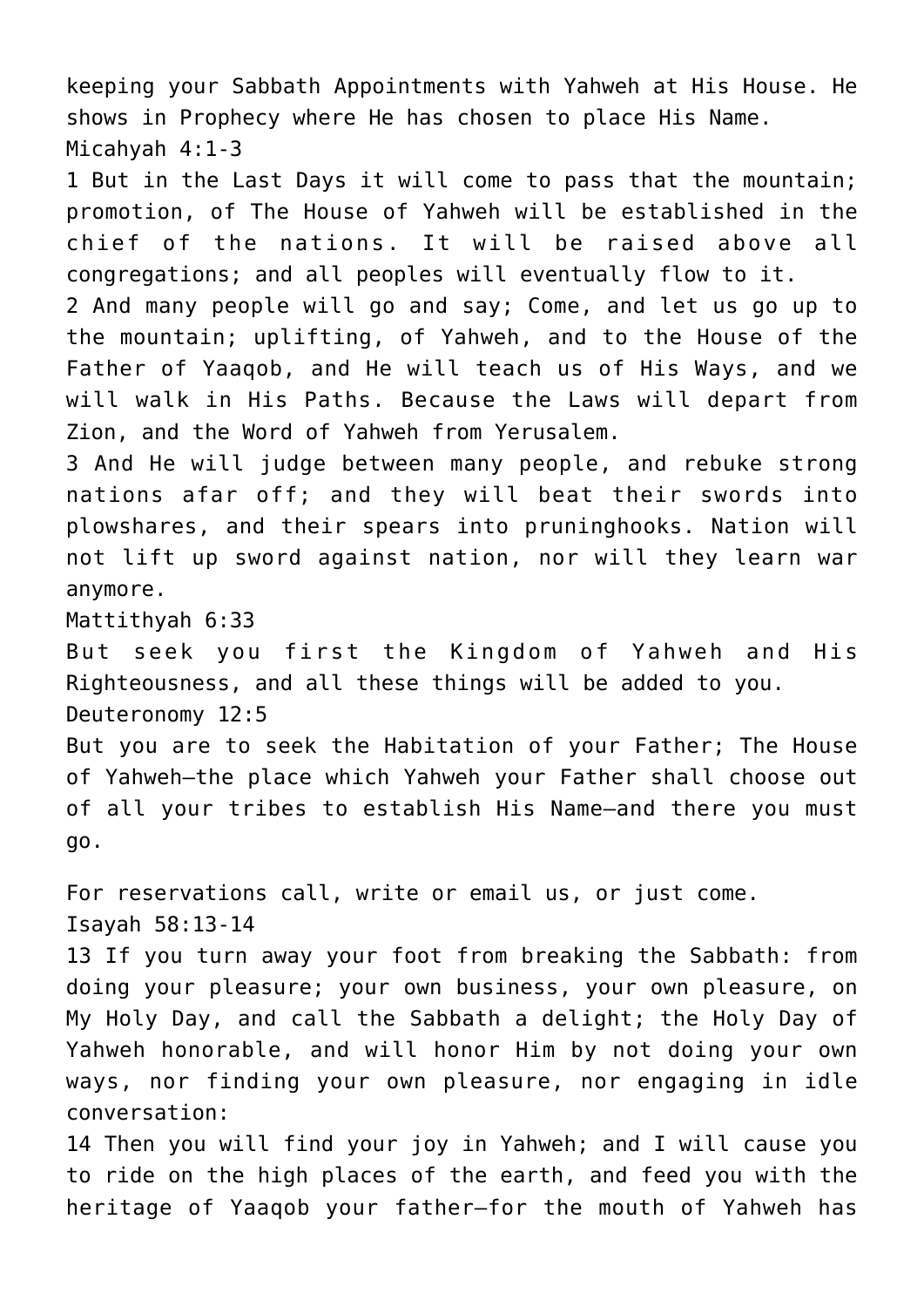spoken it.

Isayah 56:1-8

1 This is what Yahweh says: Keep the Judgments, and do justly; for My Salvation is near, soon, to come, and My Righteousness to be revealed.

2 Blessed is the man who does this, and the son of man who lays hold on it; who keeps the Sabbaths without polluting; defiling, them; and keeps his hand from doing any evil.

3 Do not let the son of the Gentile, who has joined himself to Yahweh, speak, saying; Yahweh has utterly separated me from His people. Nor let the eunuch say; Behold, I am a dry tree.

4 For this is what Yahweh says: To the eunuchs who keep My Sabbaths, and choose those things which please Me, and hold fast to My covenant:

5 I will give to them, in My House, even within My walls, a place; ministering position with power, and a Name equal to that of sons and of daughters; I will give them the Name of the Everlasting: YAHWEH; which will not be cut off.

6 Also the sons of the Gentile who join themselves to Yahweh, to serve Him, and to love the Name of Yahweh, to be His servants—everyone who keeps the Sabbaths without polluting; defiling, them and who holds fast to My Covenant—

7 I will bring them to My Holy Mountain, and make them joyful in My House of prayer. Their burnt offerings and their sacrifices will be accepted upon My Altar; for My House will be called a House of Prayer for all people.

8 Yahweh the Father Who gathers the outcasts of Israyl says: I will gather still others to Me, besides those who are gathered to Me.

The 4200 religions are all rejecting Yahweh's Righteousness in this generation, but Yahshua Messiah says to you: Revelation 18:3-5

3 For all nations have drunk of the wine of the wrath of her fornication, and the kings of the earth have committed fornication with her, and the merchants of the earth have grown rich through the abundance of her delicacies.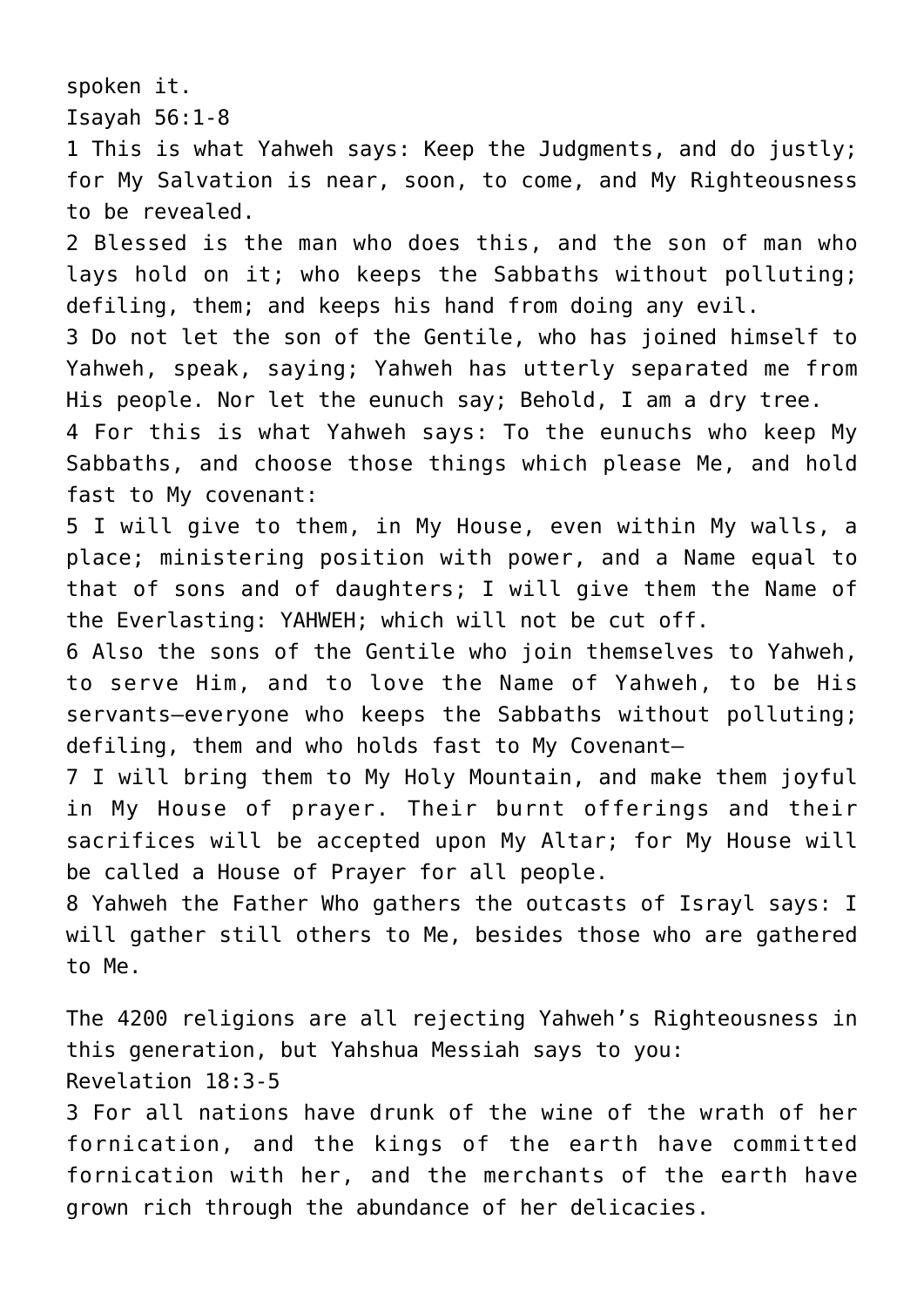4 And I heard another voice from heaven, saying: Come out of her, My People, so that you do not partake in her sins, and so that you do not receive of her plagues,

5 For her sins have reached unto heaven, and Yahweh has remembered her iniquities!

Call, write or email us, or just come. The next Feast at Yahweh's Prophesied House is the Great Feast of Tabernacles from October 15th at sunset until October 23rd at sunset. The next weekly Sabbath is Saturday, the Seventh Day of each week. It's the Fourth Commandment of the Ten Commandments found in Exodus 20 and Deuteronomy 5.

Revelation 22:14 says blessed are those who keep those Commandments.

Yahshua's Words are: Hebrews 4:8-11 8 Now Yahshua caused them to Rest in obedience to the Law, spoken of by Yahweh in a day previously. 9 Therefore, there remains the keeping of the Sabbath to the People of Yahweh, 10 For he who has entered into His Rest has also ceased from his own works, as Yahweh did from His. 11 Therefore, let us be zealous to enter into that Rest, so that no one may fall after the same example of unbelief. Yahshua? Hebrew 1:1-5, 13 1 Yahweh, Who at various times and in different ways spoke in times past to our fathers through the Prophets, 2 Has in these Last Days spoken to us through His Son, Whom He has appointed heir of all things, for Whom He also made the world; 3 Who, being the reflection of the Perfection of Yahweh, and the representation of Yahweh's Plan, by upholding all things concerning that which was spoken by Yahweh through the Laws and the Prophets, when He had purged sins, sat down on the Right Hand of Yahweh on high,